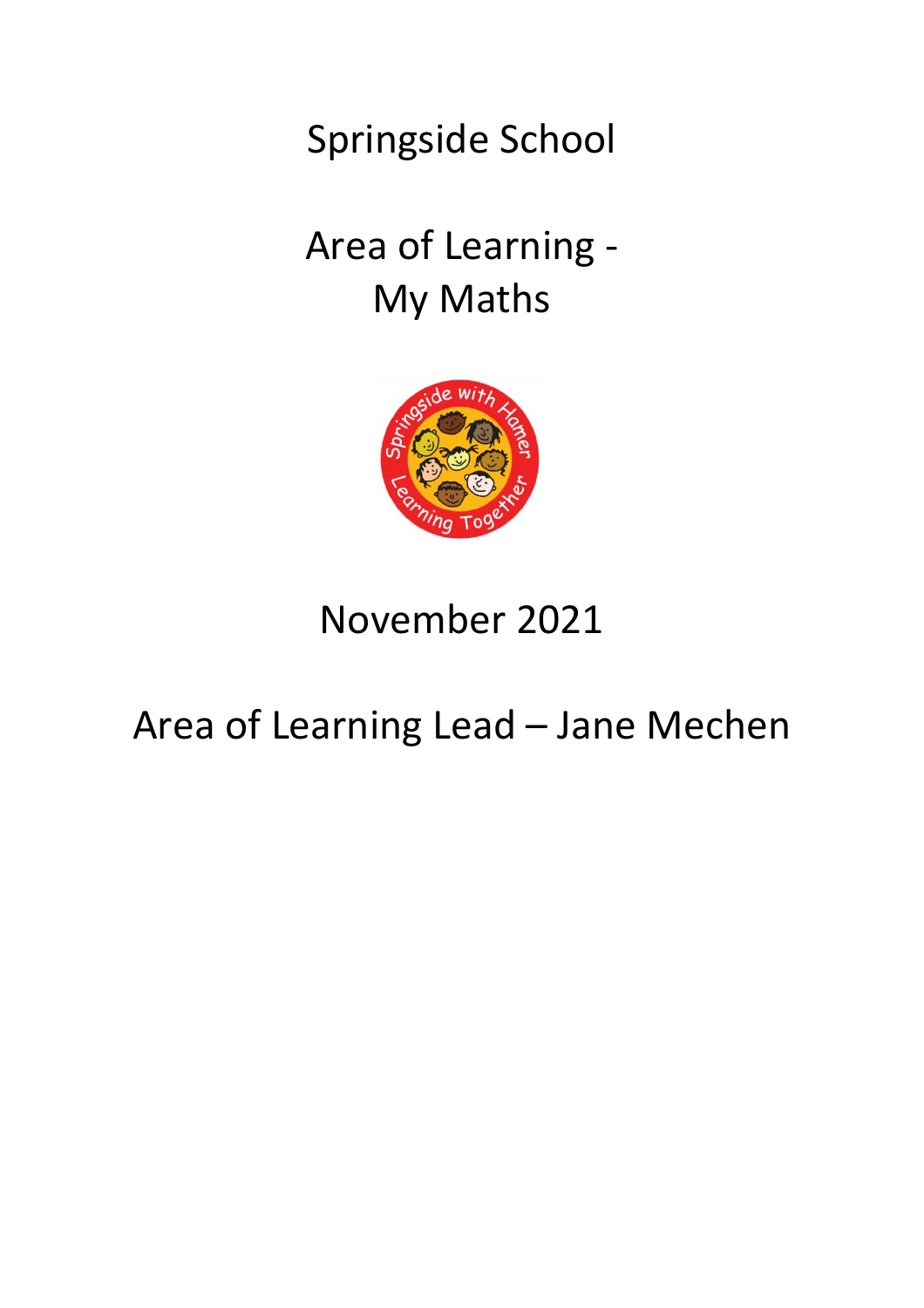#### **Intent**

We believe in teaching our learners how to use functional mathematical skills to promote independence as they mature. Key to this is ensuring that learners have a solid understanding of number as oppose to rote learning of number facts in order to support the development of fluency and reasoning when thinking about number. The Mathematics curriculum is comprised of two key areas; Number based activities (incorporating functional math's areas such as time and money) and Thinking and problem solving – an area of mathematical learning which teaches and supports our leaners to think about and solve problems as independently as possible using a five tiered approach.

This area of learning is taught in the Investigative phase as discrete timetabled lessons as well as being incorporated into other areas of learning taught across the school day.

My Maths - to develop the ability to apply and use functional maths skills to support independence in the wider community. This includes but is not limited to the following concepts; how to use, identify and manipulate numbers and amounts in a variety of real life scenarios such as cooking, recognising and using money in real life shopping scenarios to purchase items, telling the time, understanding the passing of time and to assess a sequence of events in a given time period.

#### **Coverage**

This provides an overview of how we teach our learners to be independent as possible within their functional mathematical skills at Springside School, it should be read in conjunction with the 'Curriculum', 'EYFS', 'SMSC and Learner Voice' and 'Behaviour' policies. Whilst this provides an overview of how we teach the Area of Learning relating to Mathematics, due to the nature of functional maths skills, these are also reinforced and taught within every aspect of school life.

Further information can be found within the brochures specific to each phase. This document is written to provide an overview of the overarching aims of the My Maths Area of Learning. It should be read in conjunction with the phase brochures and policies for EYFS and each individual area of learning.

## **Context**

Learners at Springside School have a diverse range of learning difficulties and associated special educational needs. The scheme of work utilised 'My Maths' is not intended to be taught in a linear manner with each area covered. The scheme is utilised as appropriate to the age, developmental stage, approach to learning required, the individual's prior knowledge and specific areas required as per the Learner's EHC Plan.

Our curriculum is set in the context of Equals multi-tiered curriculum approach, recognising that differentiation from England's (or indeed any) National Curriculum, including the EYFS framework, is not sufficient to meet the needs of learners with profound, complex, severe or global learning difficulties. For these learners, who are all working consistently and over time below or very near the start of their national curriculum, curricula need to be different rather than differentiated, because the way such learners learn is different, and often very, very different from neuro-typical, conventional developing learners for whom the national curriculum was designed.

The overarching aims are to support the holistic development of all learners in a manner, which is appropriate to their individual needs and abilities and provide a sensitive response to the challenges they face. At its core it is designed to ensure all learners are happy, healthy and safe whilst ensuring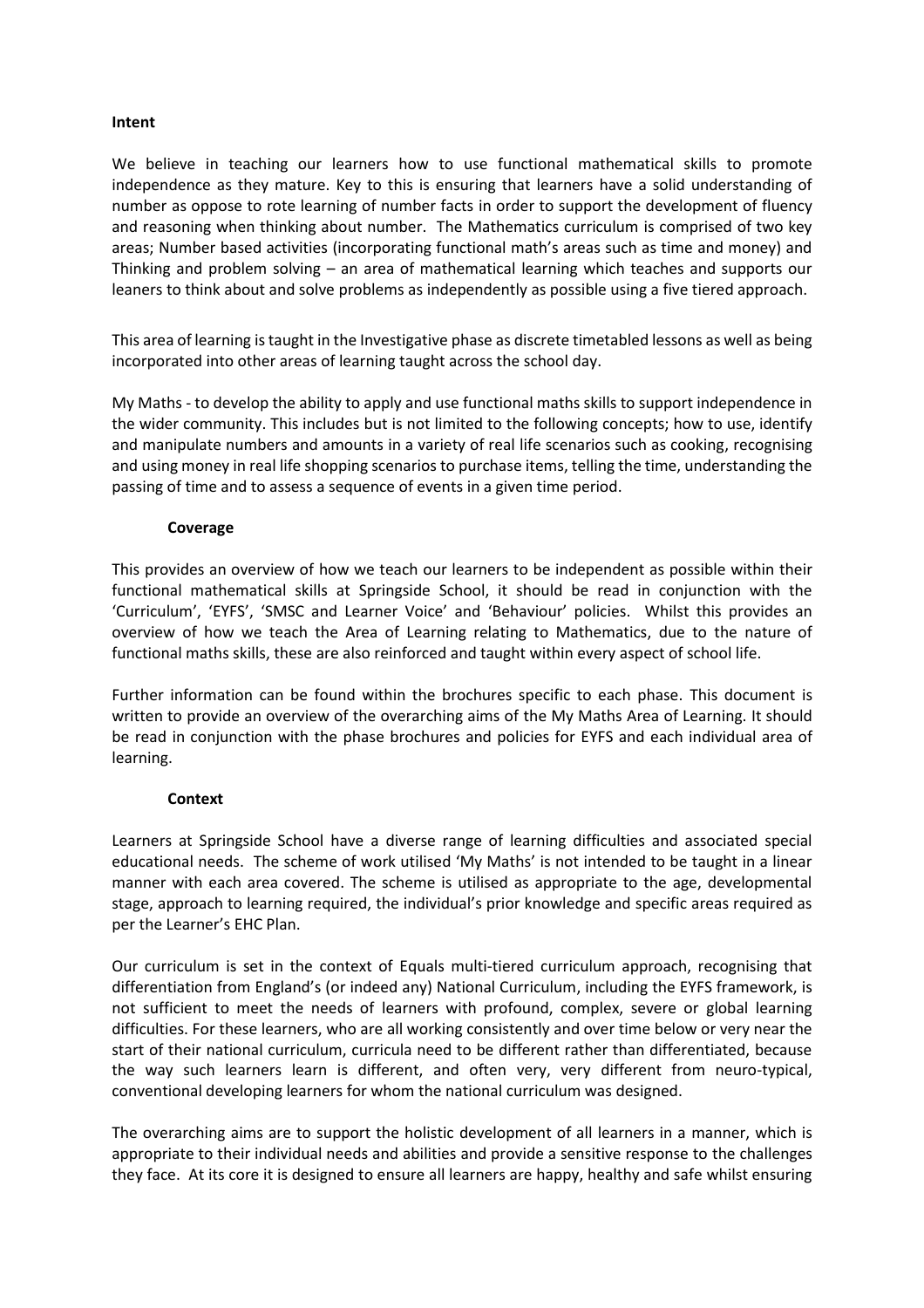they reach their full potential having access to a broad and balanced curriculum promoting independence throughout when using functional maths skills.

Springside School is a non-denominational school that aims to celebrate festivals and religious events from many cultures. Whole school and phase worship, beliefs and celebrations (e.g. Birthdays, Achievements, Eid, Christmas) reflect this. Learners are taught to embrace all celebrations, cultures as well as respect each other, their beliefs and differences; these are detailed on our curriculum theme mapping.

#### **Implementation**

The My Maths Area of Learning has two sections. These are detailed within the Equals scheme of work (differentiated). Whilst there are Learning Intentions and suggested activities, by the nature of the Area of Learning and the Learners at Springside, it may be required to set individualised activities and learning intentions.

Class timetables will detail: Area of learning -> Vehicle to teach the area (Location)

Examples of how functional mathematical skills are taught within the other areas of learning, although not the main learning objective, as follows:

EXAMPLE 1 – My Independence -> My cooking Number/ Using and applying – *taking 2 slices of bread to make a sandwich* Shape, space and measures/ using and applying – *Filling a cup with the correct amount of juice/ water ratio*

EXAMPLE 2 – My Independence -> My dressing and undressing Number/ Using and applying – *knowing you have 1 nose, 2 eyes, 10 fingers etc…* Shape, space and measures/ using and applying – *identifying clothing that fits*

EXAMPLE 3 – My Independence -> My shopping Number/ Using and applying – *identifying 1p, 2p, 5p etc…* Shape, space and measures/ using and applying – *estimating the correct size of bag for shopping/ weight for carrying etc..*

EXAMPLE 4 – My Independence -> My travel training Number/ Using and applying – *Number of laps of the bike track for the daily mile* Shape, space and measures/ using and applying – *walking increasing distances independently around school*

EXAMPLE 5 – My Communication -> Number/ Using and applying – *PECS, exchanging 1 symbol for 1 piece of food* Shape, space and measures/ using and applying – *requesting items by their shape*

EXAMPLE 6 – My Play and Leisure -> Number/ Using and applying – *Turn taking, 1 turn for me, 1 turn for you* Shape, space and measures/ using and applying – *exploring climbing play equipment safely*

EXAMPLE 7 – My Physical well-being -> Healthy eating and lifestyle Number/ Using and applying – *Know date and expiry date*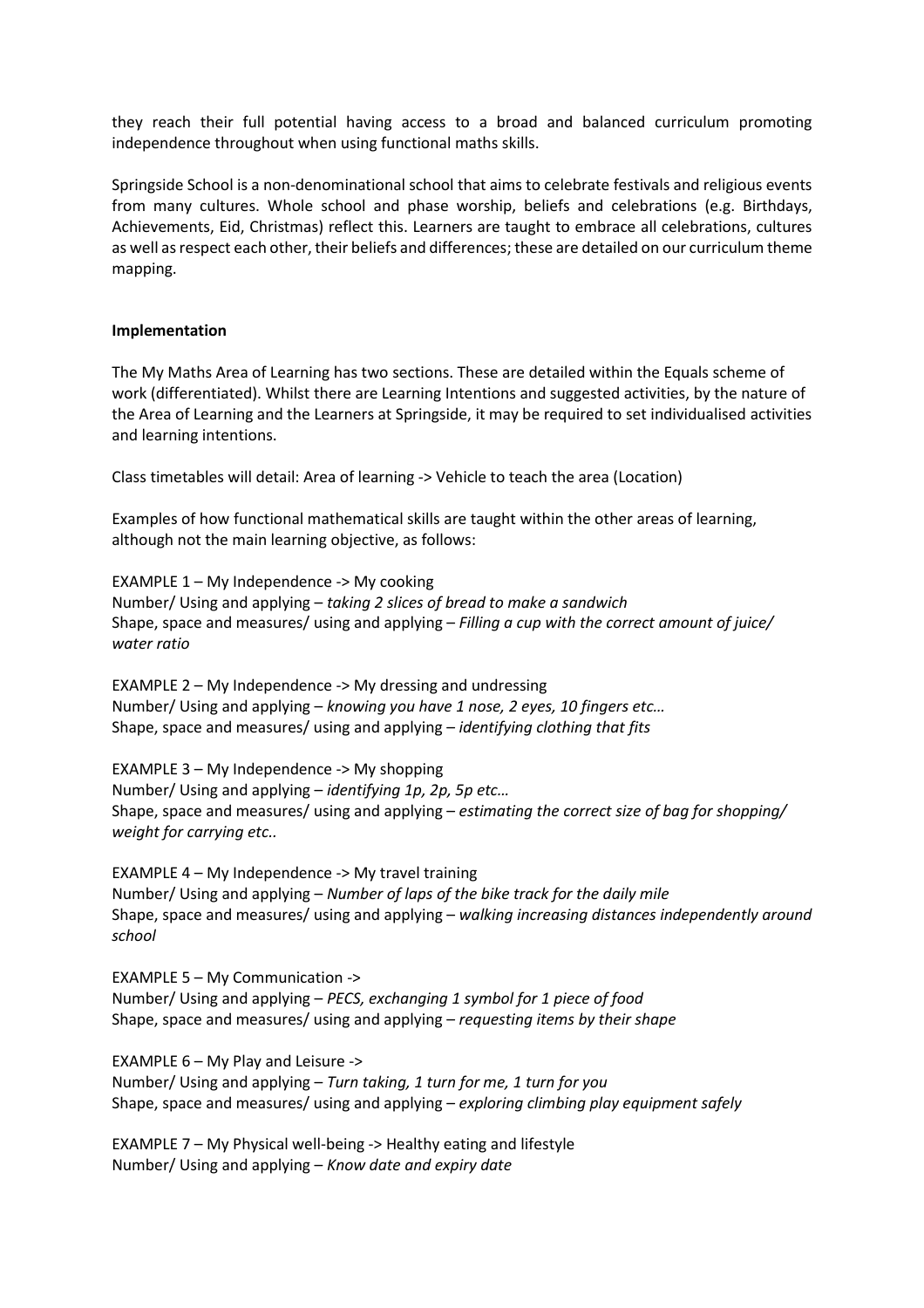Shape, space and measures/ using and applying – *storing food in appropriate containers*

EXAMPLE 8 – My Play and Leisure -> Mental health and well-being Number/ Using and applying – *mindfulness number of breaths* Shape, space and measures/ using and applying – *yoga shapes*

EXAMPLE 9 – My Play and Leisure -> PE Number/ Using and applying – *Keeping score in a game* Shape, space and measures/ using and applying – *exploring PE equipment safely, under/over/ climbing etc.*

EXAMPLE 10 – My Play and Leisure -> Physical activity Number/ Using and applying – *number of repetitions* Shape, space and measures/ using and applying – *selecting the appropriate sized bike/ equipment*

In Discrete Maths lessons within classes in the Investigative phase, this will look different, however the area of learning may be the same, examples of this are:

*EXAMPLE 1 - My Maths -> Number/Everyday situations (Classroom) Learning intention – to prepare the table for lunch time and give out the correct number of knives and forks relevant to the number of learners in the classroom*

*EXAMPLE 2 - My Maths -> Number/estimation (Food Technology Room) Learning intention - to prepare a sandwich and cut it into halves and quarters*

*EXAMPLE 3 - My Maths -> Number/Directed play- (Classroom) Learning intention – to follow instructions to create paper aeroplanes for a race and identify which planes come first, second and third*

*EXAMPLE 4 - My Maths -> Number/Money -(Local Cafe) Learning intention - to shop for items on a shopping list and pay for items using the correct amount of money.*

*Example 5 – My Maths Number/time-> Classroom Learning intention – to tell the time to the hour*

Learning Intentions for the lesson are taken from the scheme of work used, these include equals, the Northern Ireland Curriculum and Birth to 5 Matters - *Beyond this, each individual learner will then have an individual target/ sequence of learning to achieve.*

## **Objectives**

Within all phases EHC Outcomes, through the Personal Learning Plan, annual objectives and termly targets will be considered, referenced and evidenced as appropriate throughout.

**Impact**